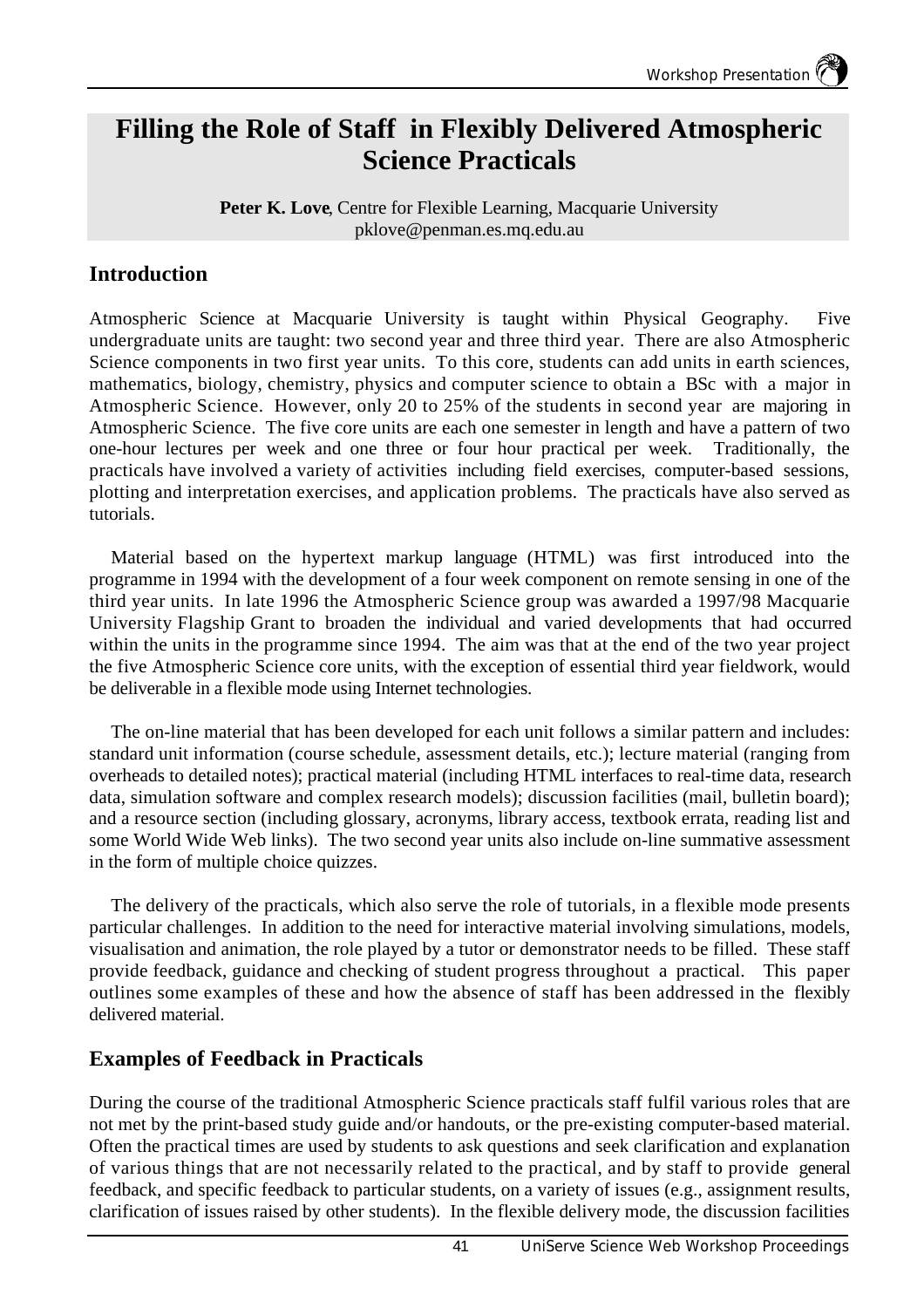(mail and bulletin board) and ability to easily put new and updated material on-line, facilitate much of this discourse. The degree to which this works, how it compares with face-to-face interaction, and the associated resource issues will not be discussed in this paper. Rather, the following subsections give examples of how the need for specific feedback related to the practical material has been addressed. The examples chosen are:

- questions that have short specific answers;
- numerical calculations:
- plotting exercises;
- problem solving; and
- animation.

They all come from one of the second year units: GEOS216 Atmospheric Environment. This unit can be done entirely off-campus but it still has the two on-campus lectures. However, because of funding cuts, staff only attend about 60% of the practicals.

#### **Questions that have Short Specific Answers**

These are questions that have a clearly correct answer. They are usually used in the practicals to check student progress and understanding and build confidence before moving on to other material. Instead of a staff member checking answers, these questions lend themselves well to multiple choice self-checking.

For example, the first of two practicals on aerological diagrams, introduces the skew *T* - log *p* diagram, explains its use for determination of moisture parameters and potential temperature, and has an exercise on plotting atmospheric soundings. The diagram has five isolines: isobars, isotherms, dry adiabats, saturation adiabats, and saturation mixing ratio lines. The other major feature is the International Civil Aviation Organisation's standard atmosphere's lapse rate. Temperature and dewpoint from atmospheric soundings are plotted on the diagram and various things such as atmospheric moisture content, stability, and cloud base height are calculated.

During the practical students are presented with a series of familiarisation exercises. To allow them to check their answers themselves, they are given a simple multiple choice selection implemented using an HTML form and JavaScript (Figure 1).

Figure 1. An extract from a practical exercise involving familiarisation with the skew *T* log *p* aerological diagram. Students can choose their answers by making a selection from the pop-up menus and then clicking the "Check" button. An image of either a green tick or a red cross then appears.

using it, this exercise is designed to help in this area. Use the skew  $T$ -log  $\rho$ diagram supplied and answer the questions below.

(d) Mhat is the pressure at 0 km elevation?

In this instance, the only feedback they get is correct (a tick) or wrong (a cross). Multiple choice selftests that provide greater feedback are used elsewhere. The familiarisation exercises in this practical are optional in that progression through the material does not require their completion. In other instances the correct completion of such self-tests is necessary. However, this hinders revision unless successful completion is logged and allows free access in subsequent use.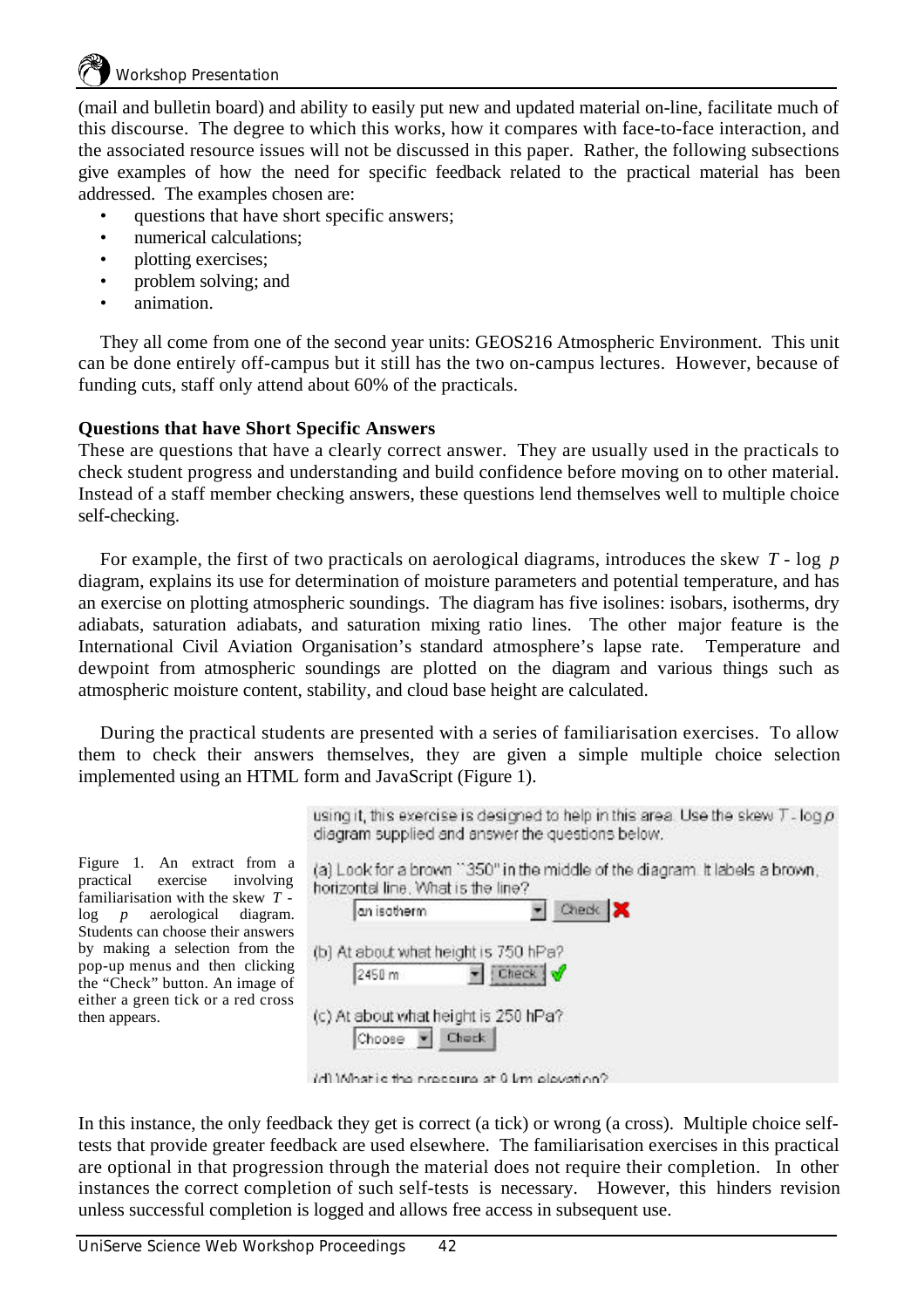#### **Simple Numerical Calculations**

Students regularly have to carry out numerical calculations in their practicals. These may be example exercises or they may involve the use of the student's own data. Many of these calculations only require basic algebra, but they still present considerable difficulty to many geography students, particularly those who simply declare that they "cannot do maths''. Even for more able students, errors are easily made as calculations might require using a table or chart to obtain some of the values involved in a calculation. Thus it is important to not only provide the correct answers but to also show the values of various parts of an equation to indicate where a student might have gone wrong. Feedback other than simply giving the correct answer is also important as subsequent calculations are often reliant on earlier ones, or on the ability to repeat earlier methods.

An example of such a calculation is in a practical dealing with the measurement and expression of humidity. In one part, students obtain observations of dry- and wet-bulb temperatures using a whirling psychrometer. They exchange their observations with others in the class using the bulletin board. As the practicals are scheduled for on-campus students at four different times during each week, this gives them a variety of observations in terms of location, time of day and potentially under different weather conditions. These observations are used by the off-campus students. This electronic entry by the students also makes it easy for staff to collect the results for use as examples in various situations and future years.

Students then have to calculate saturation vapour pressure, vapour pressure, dew-point temperature, mixing ratio and relative humidity. To facilitate the checking of their own individual calculations they have access for each calculation to a calculator which is implemented using an HTML form and JavaScript. In some instances these calculators simply check that they have correctly used a table of values (e.g., a saturation vapour pressure table). In others, such as the calculation of vapour pressure, their application of an equation is checked with each component being displayed (Figure 2).

| Vapour Pressure<br>Calculated with Regnault's Equation                           |           |              |
|----------------------------------------------------------------------------------|-----------|--------------|
| Enter the dry- and wet- bulb temperatures and<br>then click outside their boxes. |           |              |
| Dry-bulb temperature:                                                            | 26.6      | $^{\circ}$ C |
| Wet-bulb temperature:                                                            | 21.3      | ٠r           |
| Saturation vapour pressure<br>at wet-bulb temperature:                           | 25.33 hPa |              |
| Vapour pressure:                                                                 | 21.28     | hPa          |
| $e = e_s[T_w] - 0.67(T - T_w)$                                                   |           |              |
| $= 25.33 - 0.67$ ( $26.6 - 21.3$<br>21.78                                        |           |              |

Figure 2. A vapour pressure calculator used by students to check their own calculations. They enter their observed dryand wet-bulb temperatures in the appropriate boxes and the calculator fills in the other boxes.

#### **Plotting**

Often students need to plot and interpret data. Sometimes the data also need to be manipulated mathematically before plotting. When present, staff can check each stage of this process and point out errors to students.

In a flexible mode where staff are not present, a strategy similar to that for the calculations mentioned above has been employed. Numerical calculations are checked with the use of an HTML form and JavaScript, and plotting is carried out by submitting the form to a common gateway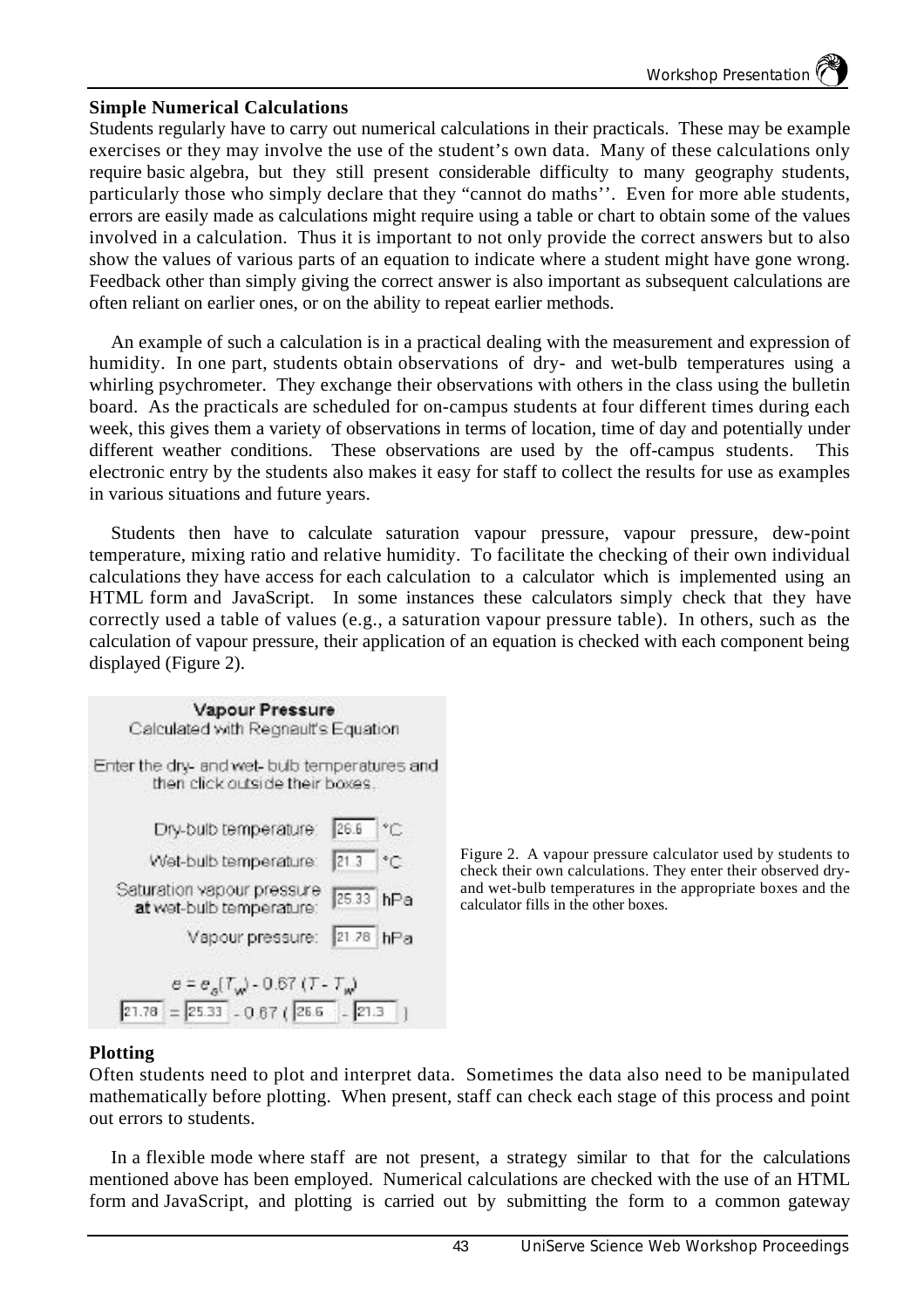interface (CGI) script that then calls programs that do any additional calculations and the plotting.

An example of this is a practical in which on-campus students launch a weather balloon and track it with a theodolite. They then have to calculate the balloon's position and velocity at various heights and plot these on range-azimuth and speed-direction (hodograph) plots. After checking and then submitting the HTML form (Figure 3) the plots are returned along with an identifier (Figure 4). This identifier allows the student to retrieve their data and plots at a later date for revision purposes or if they have to leave the practical at this point before moving on to the interpretation section. Additionally, this storage enables the discussion amongst students of each others results and the use of the data by off-campus students. It also allows staff to build up an archive of useful wind profiles for use in discussions with students and for use as examples in future years.



Figure 3. This HTML form and the associated JavaScript are used by students to check their calculations of a weather balloon's position and velocity from their observed theodolite readings. The form can be submitted to generate range-azimuth and hodograph plots (Figure 4).



response from the weather balloon position form (Figure 3). The identifier at the top allows students to retrieve their plots and data at any later date.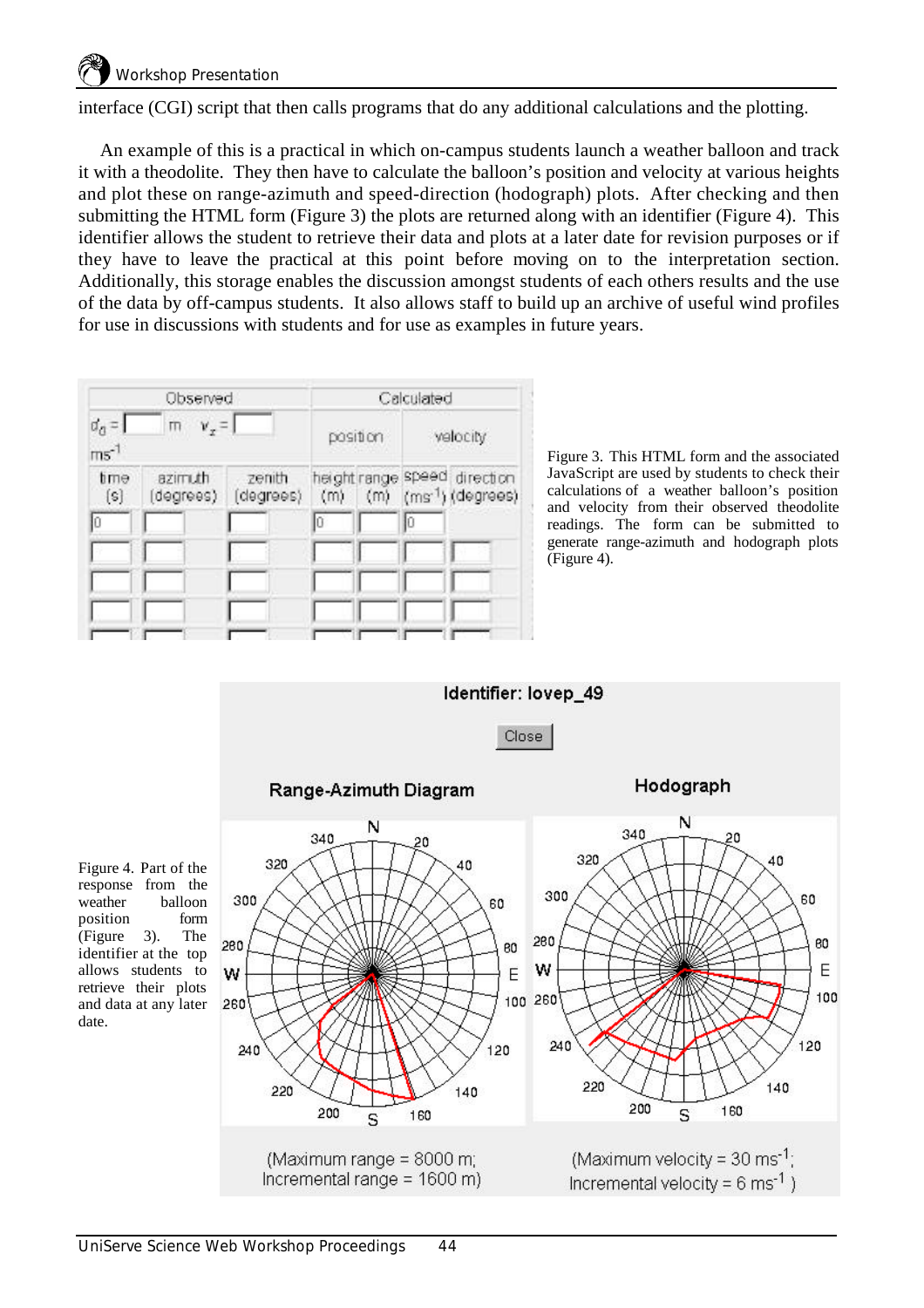#### **Problem Solving**

Students are given application problems to show how the concepts they are learning can be brought together and applied to real-world examples. One of the important things staff do in practicals is assist students in understanding how to go about solving these problems. Most of the difficulties the students have with the problems are not the actual algebraic manipulations. Their difficulties are predominantly in knowing how to approach the problems. To simulate the role of a staff member students can access the final numerical answer to see if they have got it correct. They then have the option of building up a model solution by working through a series of steps. At each step they are given the opportunity to complete the problem themselves. To encourage them to do this, each step might contain hints, references or HTML links to lecture or practical material.

These stepped solutions are simply a series of appropriately linked HTML pages. However, to facilitate their generation and maintenance they are sourced from a single file that contains the sequence: part of final solution, hint/information on how to solve, part of final solution, hint/information on how to solve, etc. The HTML pages are then generated by processing this file with a simple script.

For example, in a problem involving the surface energy budget students are given various bits of information and then asked to calculate, amongst other things, incoming solar radiation. The first step starts by re-iterating very simply the objective. It then indicates that a diagram should be drawn and gives some references (Figure 5). The next step gives an appropriate diagram and introduces the associated energy balance equation (Figure 6). This example then proceeds with the identification and calculation of the various components from the information supplied in the problem. As each known variable is identified its colour on the diagram is changed to black. At each step the relevant equations are represented on the diagram as well as in the text.

• This problem involves determining the components of the surface radiation budget and solving for incoming solar radiation.

The first thing to do is sketch and/or write down the surface energy budget in terms of long- and short- wave radiation.

You should be able to do this now. The answer can be found in: Lecture Note's 4, Week 3's Practical and chapter 2 of Sturman and Tapper (1996).

### Next Step

Figure 5. The first step students are given in a problem requiring them to calculate incoming solar radiation. They are given the important step of constructing a diagram and some references to help them. The next step is shown in Figure 6.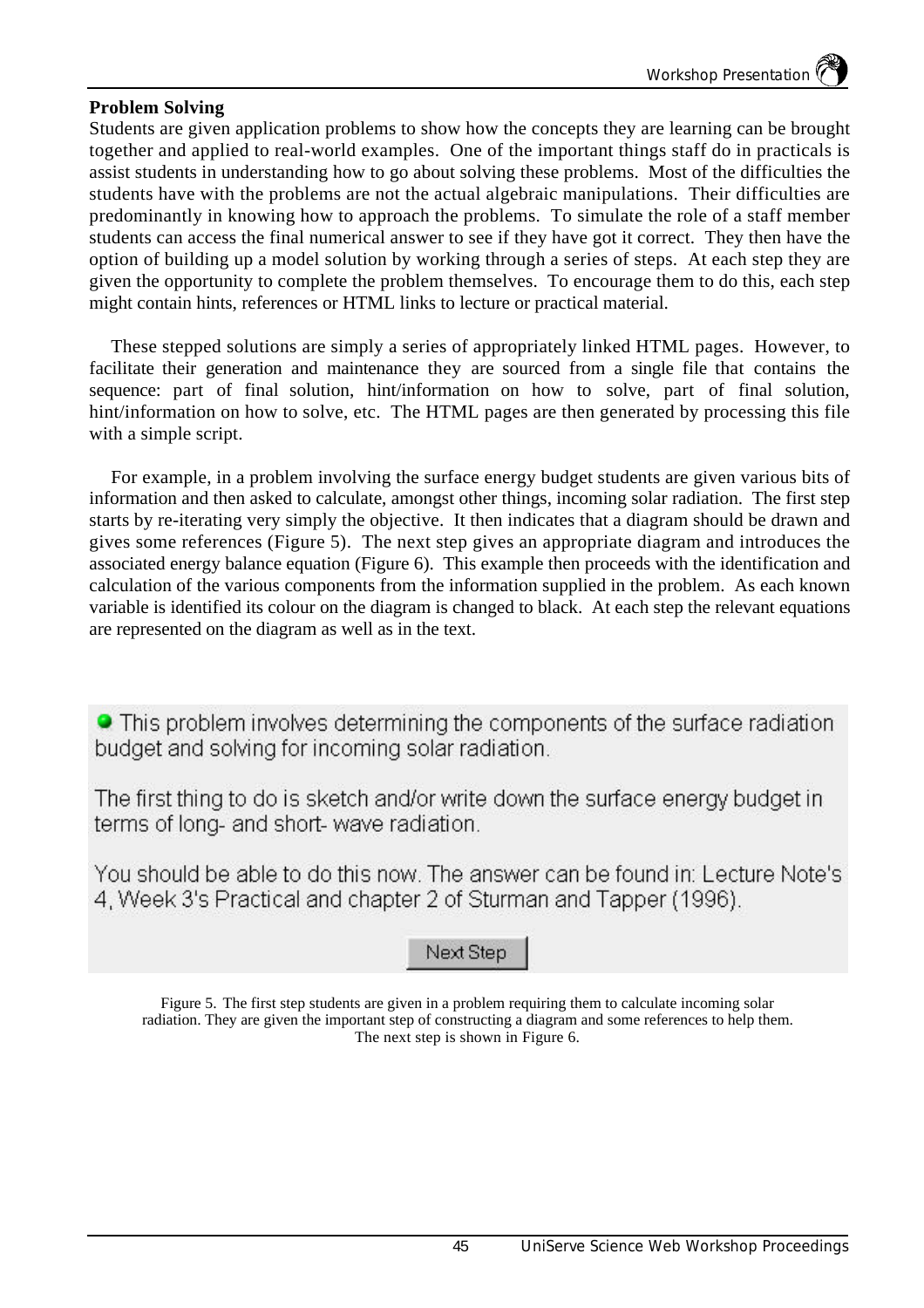

Figure 6. The second step students are given in a problem requiring them to calculate incoming solar radiation (*cf*. Figure 5). They are given a diagram and the mathematical relationship between the variables in the diagram. As these variables are identified in subsequent steps their colour changes to black. The variables are also replaced on the diagram by the equations needed to calculate them.

#### **Animation**

Often staff use handwaving and drawing successive things in different colours and/or erasing and redrawing to indicate temporal or other changes in physical state. In some instances this type of feedback can be achieved in the absence of staff by the use of animation. This is particularly successful when students can construct their own animations for their own cases.

An example of this is soil temperature profiles, their diurnal variation and how they depend on characteristics of the soil. A simple HTML form interface (Figure 7) is used to allow students to choose soil type and depth, and the length in days and speed of an animation of the soil temperature profile. At the end of the animation three hourly profiles are shown in colour on a single still frame (Figure 8).

diurnal variation of soil temperature will shortly appear. You should interpret the evolution of the profile, compare the different soil types, and discuss your observations with your colleagues.



Figure 7. An HTML form interface which produces an animation of a soil temperature profile. At the end of the animation a still frame with three hourly profiles is displayed (Figure 8).

# **Conclusion**

Some of the ways in which the absence of staff can be compensated for in flexibly delivered Atmospheric Science practicals have been shown. All of the examples here were used in a second year undergraduate Atmospheric Science unit in first semester, 1997 and are being used in first